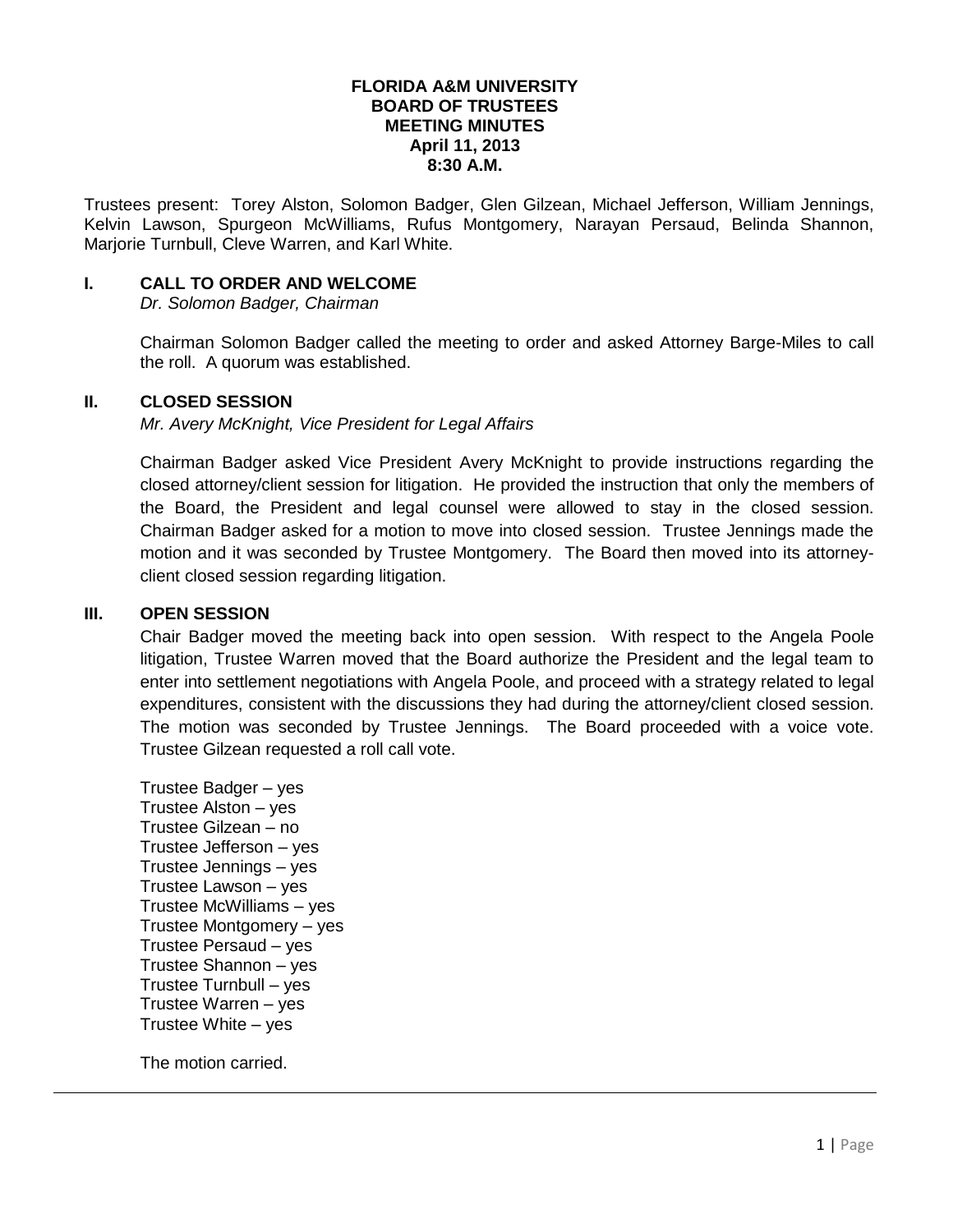Next, in regards to the bid protest filed by Sodexho, Trustee Warren moved that the Board authorize the president and the legal team to enter into settlement negotiations and proceed with strategies related to litigation that are consistent with discussions that the Board had during the closed session, as appropriate. The motion was seconded by Trustee Jennings. The Board held a voice vote with 12 – yays and one nay. Trustee Montgomery asked for a division of the house.

Trustee Badger – yes Trustee Alston – yes Trustee Gilzean – no Trustee Jefferson – yes Trustee Jennings – yes Trustee Lawson – yes Trustee McWilliams – yes Trustee Montgomery – yes Trustee Persaud – yes Trustee Shannon – yes Trustee Turnbull – yes Trustee Warren – yes Trustee White – yes

The motion carried.

# **IV. APPROVAL OF THE MINUTES**

Chairman Badger asked the Board to consider approval of the minutes. Trustee Alston moved approval of the minutes, with corrections. It was seconded by Trustee Shannon and the motion carried. The following minutes were approved:

| February 7, 2013 | August 24, 2011 | October 27, 2011 |
|------------------|-----------------|------------------|
| January 2, 2012  | January 9, 2012 | January 23, 2012 |
| January 30, 2012 | March 12, 2012  | March 23, 2012   |
| May 14 2012      | June 27, 2012   |                  |

The February 7, 2013 minutes were corrected by Trustee Persaud to include his statement "After President Robinson's presentation, Trustee Persaud called attention to SACS' concerns. He noted the seriousness of being on probationary status by reading SACS's definition of probation, and called on Dr. Robinson to ensure the competencies of administrators." That correction was accepted.

Regarding the June 27, 2012 meeting, Trustee Jennings asked that the minutes be corrected to reflect that the motion he made was seconded by Trustee Langston, rather than Trustee Persaud. That correction was accepted.

The other minutes dated September 7, 2011, October 3, 2011 and March 16, 2012, were presented for informational purposes, as the ad hoc committee to review the president's contract and the anti-hazing committee are not currently functioning.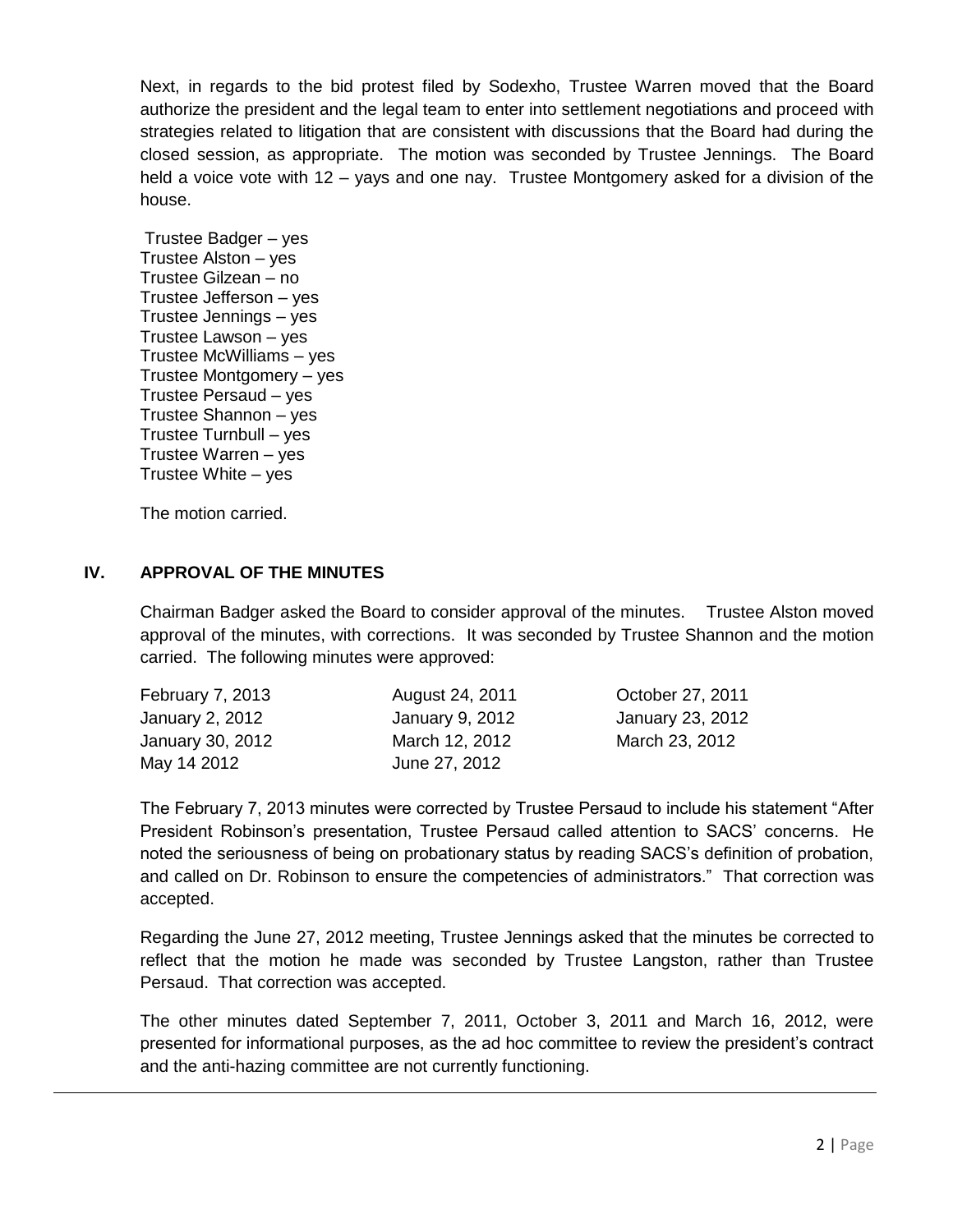# **V. PRESIDENTIAL SEARCH COMMITTEE**

*Trustee White, Chair*

Trustee White reported that since the last report in February, the subcommittees and Green-Asher had worked diligently to secure a robust pool of applicants for the presidency. The firm reviewed applications, disseminated information and kept the Board members apprised of the progress. On Friday, March 22, 2013 the search was suspended indefinitely. He stated that a meeting has been arranged with the search firm to finalize expenditures that must be paid. He indicated that there are minutes that document the work of the committee that need to be approved at a future meeting.

Chair Badger asked for a point of personal privilege regarding the status of the presidential search. He stated that the Presidential Search Committee will continue its work on January 1, 2014. The purpose of suspending the search was to provide an opportunity to ensure that all attention is devoted to doing the daily work of the University and ensuring that it meets all of the standards and criteria mandated upon by SACS. This should ensure that when the University has its visitation it will maintain our accreditation. He also stated that he also wanted to ensure that the University was in a fine operating posture. Therefore, the Board is asking during this period of time that Dr. Robinson maintain his posture as interim president. That he is able to work in the same fashion that he was doing and that he uses his discretion in ensuring that some of the major mandates are managed before the search starts again in January 2014. Chair Badger stated that Dr. Robinson should manage the vacancies and interim positions and not withhold moving on those until the time that a president is in place.

Dr. Robinson addressed the Board. He stated that he appreciated the vote of confidence and the ability to continue to serve this great institution. He stated that he will do what is needed to preserve the legacy of FAMU and is excited about continuing in this role. He thanked the board for allowing him the opportunity to do so.

Chair Badger recognized Trustee Persaud for a comment. He affirmed that Dr. Robinson was not restricted from making changes to move the University forward.

Trustee Jennings sought confirmation that the search will start again in January 2014. He restated that Dr. Robinson will have the authority and authorization to run this university in a way that he sees, including any necessary changes that he deems appropriate. Chair Badger indicated that through the Board's comments they were reassuring Dr. Robinson that he should move the University forward.

Trustee Montgomery indicated that the Board needed to have clarity of what their expectations were of Dr. Robinson. He did not recall the board laying out what his job description was, other than to keep the University running until a new president was selected. With the SACS probation, it became necessary for him to do everything that was needed to get the University off probation and to prevent further punitive action from SACS. Trustee Montgomery stated that the Board also needs to have some measures that can be used in Dr. Robinson's evaluation.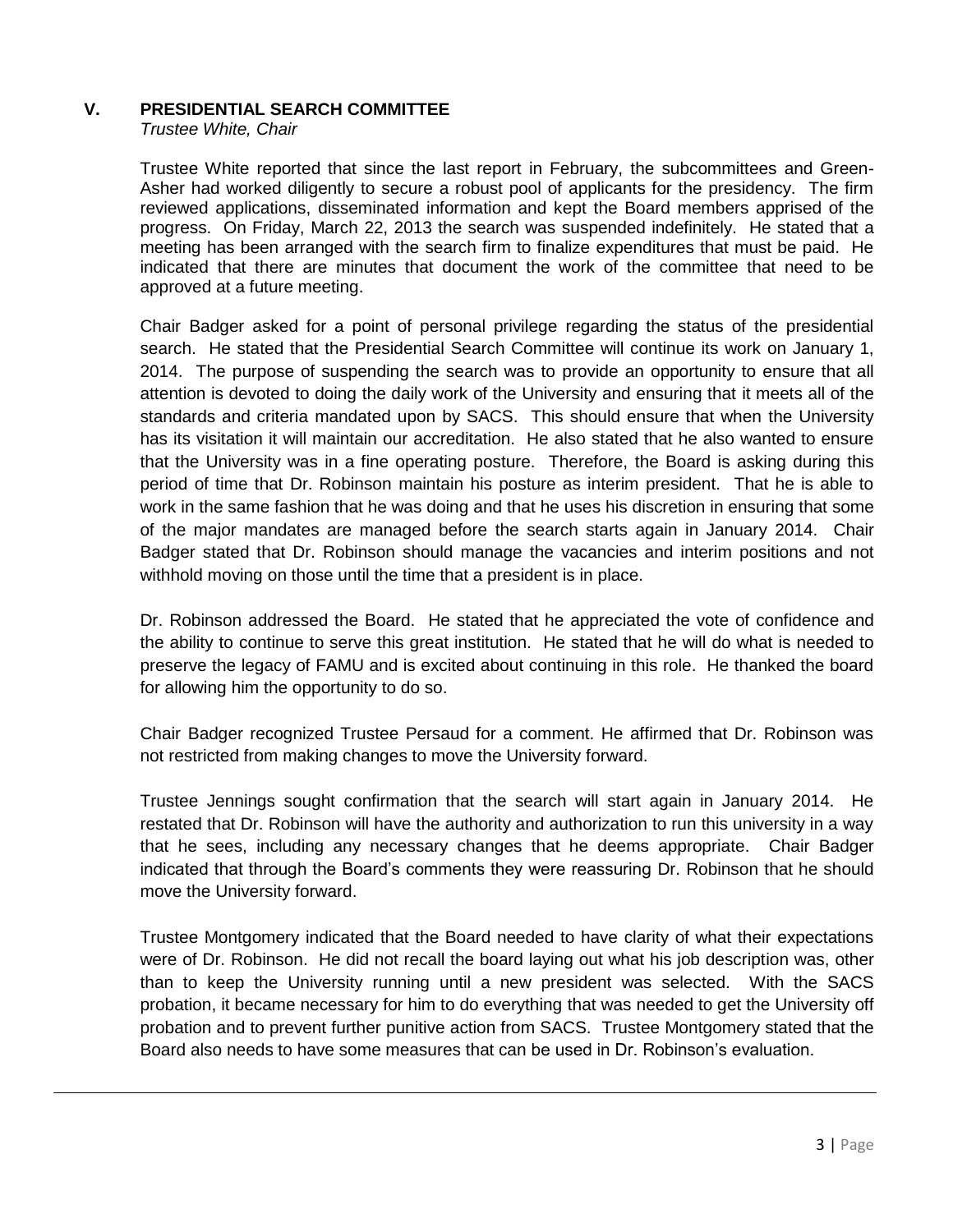Trustee Lawson restated for clarification that the board was going to start the search again in January 2014. In the interim, the board needs to be clear regarding its expectation of Dr. Robinson.

Trustee Jennings indicated that in reference to Trustee Montgomery's statement, the board should consider having a retreat with Dr. Robinson to go over the boards expectations and give Dr. Robinson an opportunity to bring to the board any concerns he may have. Trustee Lawson moved that the board schedule a time with Dr. Robinson to establish its expectations. It was seconded by Trustee Jennings and the motion carried. Trustee Badger stated that the retreat should be scheduled as soon as possible.

# **VI. PRESIDENT'S REPORT**

*Dr. Larry Robinson, Interim President*

Chair Badger asked Dr. Robinson to provide the President's Report. Dr. Robinson provided an update on various activities that were going on at the University.

First, President Robinson recognized Dr. Valencia E. Matthews, a long-time faculty member at the university, who was appointed dean of the College of Social Sciences, Arts and Humanities.

Next, he informed the Board that the University will be visited by SACS in September 2013. He also reminded the Board that the University remains fully accredited. The University, led by the SACS team, is preparing for the visit.

During the March 2013 Board of Governors meeting, a presentation was made to the BOG regarding the Corrective Action plan developed by Chancellor Frank Brogan and FAMU.

Dr. Robinson also stated that for the sixth consecutive year, FAMU received an unqualified audit with no findings, confirming that the University is a good steward of public funds.

President Robinson informed the Board that U.S. DOD Research and Education Program for Historically Black Colleges and Universities/Minority-Serving Institutions (HBCU/MI) awarded FAMU a grant totaling \$1.9 million for the next three years. The grant will support research projects of faculty at the FAMU-Florida State University (FAMU-FSU) College of Engineering.

He also reported that the Department of Sociology and Criminal Justice is finding creative ways to keep their student engaged by Launching "Motivational Mondays. Speakers are invited to provide insight into various topics. The topic for the most recent session was "Cultivating a Passion for Public Service."

Under faculty achievements, Dr. Robinson highlighted the selection of two faculty members to leadership roles in professional organizations:

 David H. Jackson Jr., chair of the Department of History, Political Science, Public Administration, Geography and African American Studies, has been selected as president of the Southern Conference on African American Studies, Inc. (SCAASI) for 2013-2014.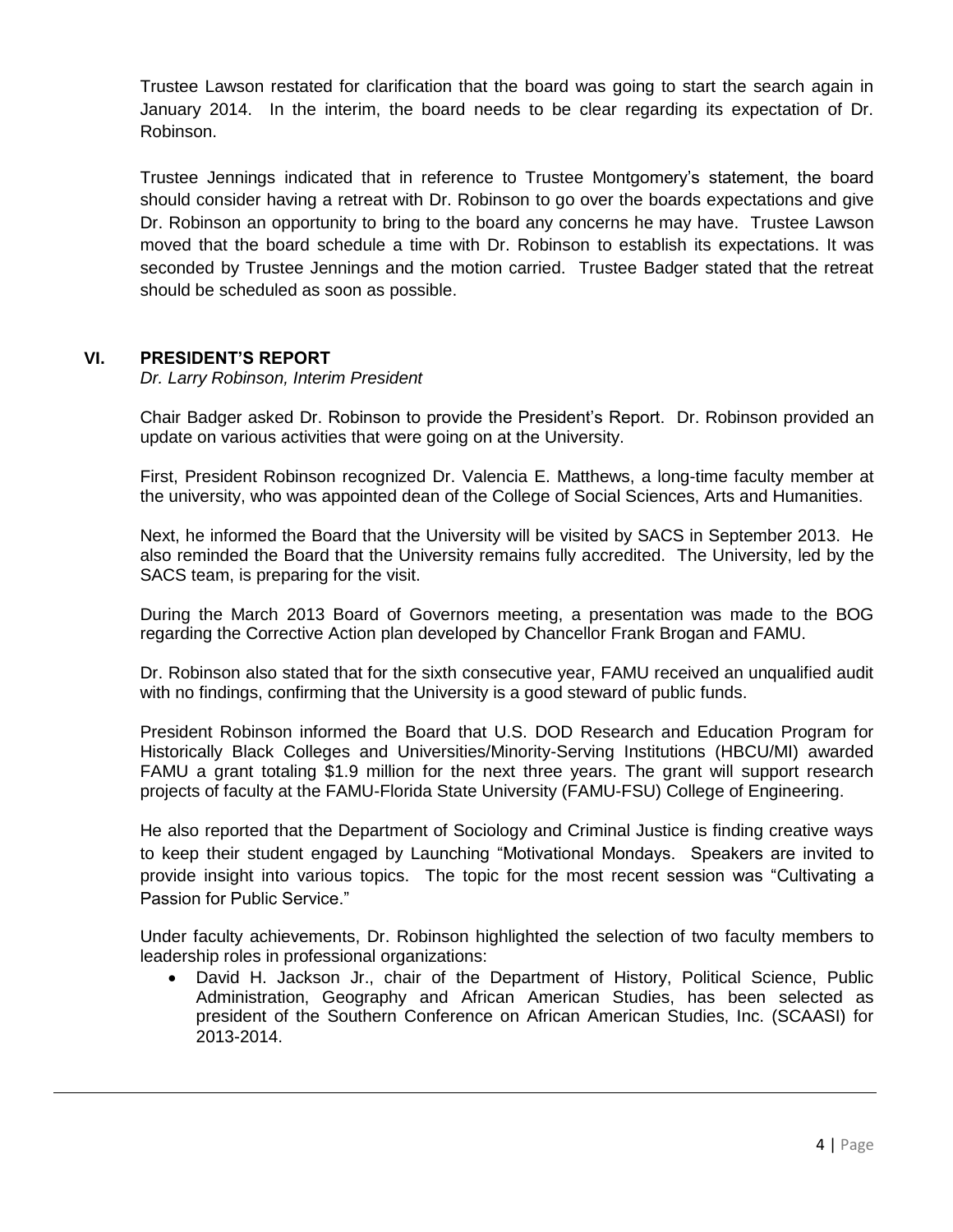- Roscoe Hightower, a professor in the School of Business and Industry is the newly president elect and spring 2014 conference program chair for the Marketing Management Association.
- Dr. Robinson also brought attention to progress of the two recipients of the anti-hazing grants.
	- Dr. Jermaine Robertson's team project is titled "Exploring Social, Psychological, and Cultural Factors Impacting Hazing Participation among African American College Students." He plans to complete his research this summer and is working with expert researchers on hazing, Elizabeth Allan and Mary Madden at the University of Maine. He is using their survey to collect data on African American students.
	- Dr. DeAnna Burney is the lead professor for the other grant titled, "Project Psychosocial Risk Assessment and Determinate Model for Hazing Elimination." She has surveyed more than 1200 students and conducted six focus groups of students represented by Florida A&M University's student body. Preliminary results of the study revealed several levels of risk factors that influence hazing behaviors, including prior exposure to bullying and hazing, environmental contaminants, poor biomedical conditions, and mental health problems.

Next, Dr. Robinson recognized several FAMU students:

- Candice Allen, a senior art major from Quincy, FL. She won first place at the Environmental Law and Justice Symposium. She submitted a poster for the sustainability poster competition.
- Also, Randel Bailey presented his works in animation during the Department of Art faculty/student exhibition, "VISIONS: Graduating Senior Art Exhibition." Moise Dorcelin displayed his series of graphite drawings; and graduating senior Melissa Melton presented her curatorial debut with the art exhibition, "Absence and Presence: The Role of Parents" as her capstone project. The exhibitions were on display until April 26, 2013.
- The Essential Theatre presented the *Color Purple* to sellout crowds two weekends in April. It was directed by Luther Wells, choreographed by James Harkness and Charlie Toomer served as music director.

Then, Dr. Robinson recognized the new Student Government President Anthony Siders; Student Government Vice President Evan Bailey; Miss FAMU Camille Baker and Mr. FAMU Ronnie Mackey. Sean Siders will serve as chief of staff. Dr. Robinson stated that he looked forward to working with their team.

Dr. Robinson participated in a conference call with the U.S. Department of Education, concerning Parent Plus loans for students at FAMU. He discussed parents' credit scores and its impact on students receiving the loans. The USDE is willing to reevaluate students for the 2012- 2013 to determine eligibility for this year. They are working with our Financial Aid Department do the re-evaluation. On April 29, USDE will participate in the Financial Aid Office retreat to provide an update on the parent loans, business processes and procedures, and training for the financial aid staff.

FAMU participated in the inaugural Capital City Veterans Consortium, which brought together student veterans from FAMU, Florida State University and Tallahassee Community College for dialogue, strategy development, an exhibitor showcase and a discussion session with elected officials on matters of importance to the men and women who served in the military. One of the goals is to foster greater collaboration and means of support between FAMU, FSU and TCC,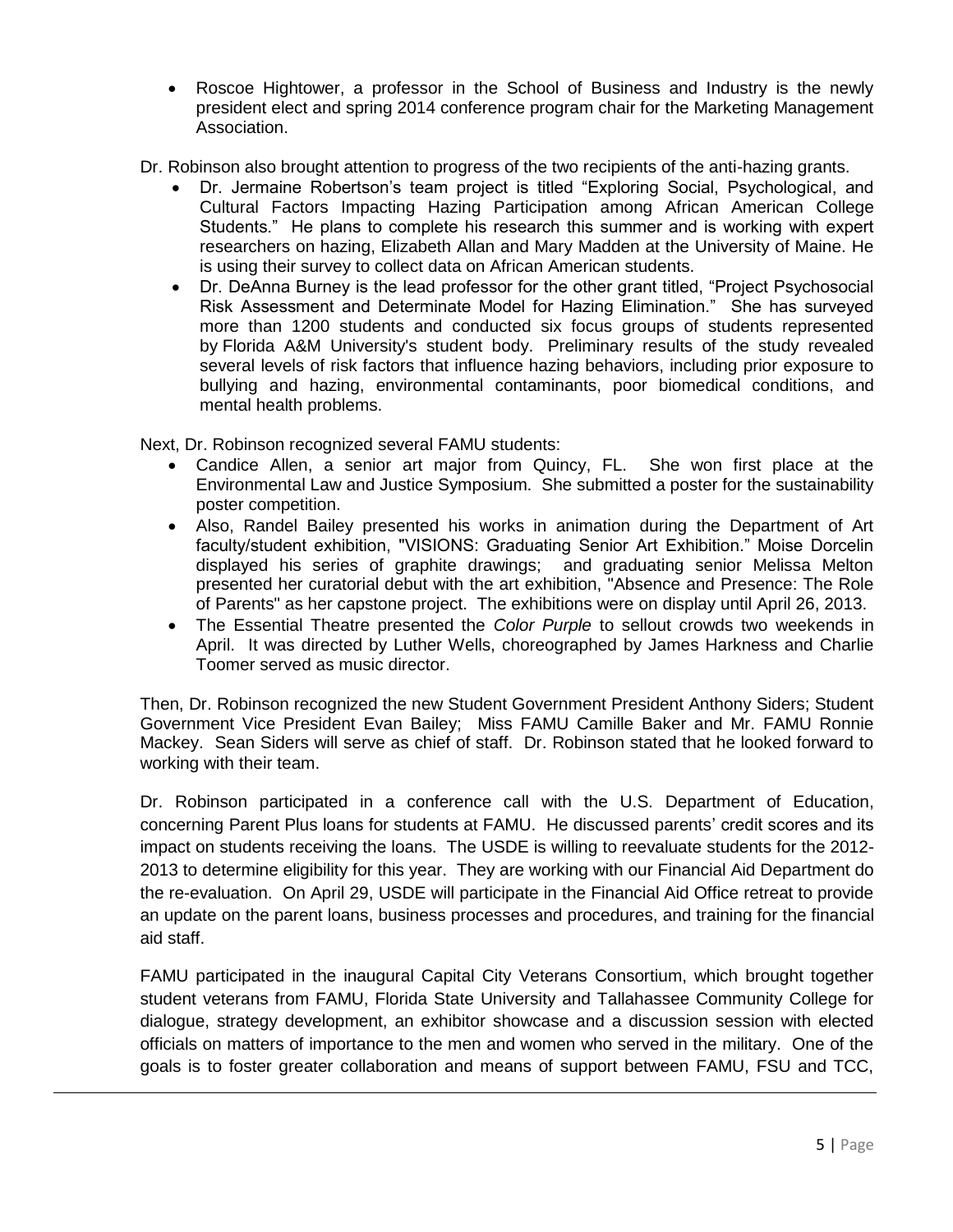their student veterans, and area veterans' organizations. Both Florida State President Eric J. Barron and Dr. Robinson participated in the program.

Dr. Robinson was appointed to serve on the Steering Committee for Imagine Tallahassee. He will represent FAMU as part of a visioning exercise to develop a unified blueprint for the growing community. Once the visioning process is complete, Imagine Tallahassee will provide the Sales Tax Committee, and ultimately the County and City Commissions, a compass for future economic development investment in our community. The Leon County Sales Tax Committee has tentatively set aside up to 15 percent of the future infrastructure sales tax revenues (currently the Blueprint 2000 tax) for economic development.

During the Youth Health Leadership Recognition Ceremony, Dr. Robinson introduced the Honorable Dr. Louis W. Sullivan, former secretary of the U.S. Department of Health and Human Services. At the event, eight youth, ages 11-18, were recognized for completing the requirements to become members of the Youth Health Leadership Council, the youth arm of Florida A&M University's Childhood Obesity Prevention Education Project, funded by the Florida Blue Foundation. The youth were recruited from 17 youth-serving sponsoring organizations in Tallahassee.

During the 2013 President's Tour, Dr. Robinson and the recruitment team traveled to four cities to tell FAMU's story and recruit some of the best students Florida had to offer. He thanked alumni in each of those areas for their support, the FAMU Connection for their stellar performance and members of the staff for their efforts in planning the event. During the tour he presented \$629,353 in scholarships. He also met with the editorial boards of the Miami Herald and the Fort Lauderdale Sun Sentinel. During those meetings, he was able to discuss with the boards the sweeping changes made to address hazing and the University's preparation for **SACS** 

The Florida A&M University Honda All-Star team won second place at the 24th Annual Honda Campus All-Star Challenge, bringing home \$25,000 in grants. Dr. Vivian Hobbs has coached the team for the past 23 years. This year's team members are as follows: Baysha Bernales, a junior majoring in physics from Hawthorne, Fla.; Kimberlyn Elliott, a freshman majoring in history from Gainesville, Fla.; Aubrey Upshur, a junior majoring in newspaper journalism from Philadelphia, Penn.; and Lila Mandela, a senior mathematics major from Tallahassee, Fla.

Kappa Iota Chapter of Alpha Kappa Mu Honor Society inducted its ten newest members Friday, March 29, 2013. The inductees are: Justin McCorvey, Senior, Political Science; Brittany Surena Robbins, Junior, History; Nolan McCaskill, Junior, Graphic Design; Marvyn Joseph, Senior, Public Relations; Chikyra Crabbe, Senior, Psychology; Kristan Morgan, Graduate, Nursing; Cheré Diggs, Junior, Sociology; Christopher Andrews, Junior, Political Science; and Jamar Sanna, Senior, Psychology. Alpha Kappa Mu Honor Society grew out of an idea conceived by Dr. George W. Gore Jr. then dean of Tennessee State who later became president of FAMU.

The Department of Psychology hosted the 21st Annual Imhotep Interdisciplinary Student Research Conference April 4 through April 6, 2013, on campus, bringing in students from across the country. FAMU students took home several awards for their research presentations.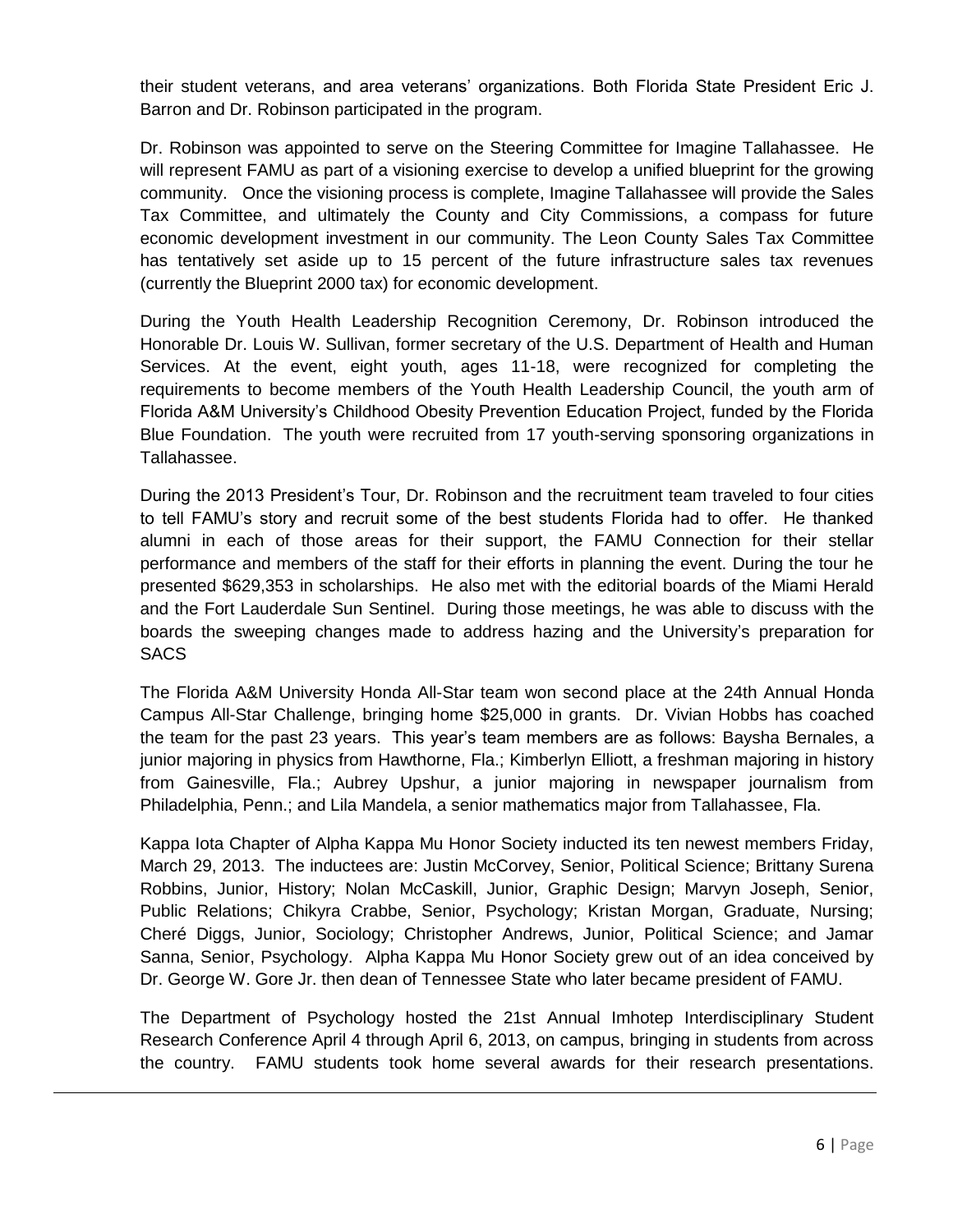Undergraduate student Martiza Soto won first place for her presentation "Violence Against Latin Women." In the graduate category, Andrea Parker won first place for her research, "Help-Seeking Pathways of African Americans with Psychosis Risk Syndrome;" Jolvan T. Morris, second place for her project, "Using Cognitive Response to Assess Shrimper Participation and Regulation Compliance in the Gulf of Mexico Shrimp Fishery"; and Devan Marrett and Alexis Bryan, third place award for "The Impact of Racial Identity and Need to Belong on Hazing." More than 300 students attended the conference. The conference provides a venue for undergraduate and graduate students of all disciplines to present original research. It is also an opportunity to network with students and faculty from across the country.

The Office of Communication has produced printed and online versions of several publications targeted at the University's stakeholders. The publication "*Just the Facts*" was sent via email to the campus and alumni and was mailed to the parents of the University's 12,000 students. "*Inside FAMU"* is available online and will be mailed to active members of the National Alumni Association.

Each week, the University distributes *FAMU in the News*, to keep our alumni, faculty, staff and students informed about the great news published about FAMU.

In closing, Dr. Robinson invited the Board to:

- FAMU Day at the Capitol, on April 11, 2013, 22<sup>nd</sup> Floor of the Capitol at 5 p.m.
- The Lyceum Series "Sellout!" featuring T'Keyah Crystal on April 17-18, Lee Hall Auditorium, 7:30 p.m.; and
- Researcher of the Year Awards Luncheon, Foster-Tanner Band Rehearsal Hall, 11:30 a.m. to 1:30 p.m.
- Spring Commencement Exercises, 9 a.m. and 2 p.m.:
	- o Emmy Award winning journalist Byron Pitts, 9:00 a.m.
	- o Civil rights activist Rev. Al Sharpton, 2:00 p.m.

Dr. Persaud asked to be recognized to bring attention to the successes in the Department of Sociology and Criminal Justice. He recognized Ms. Jacqueline Perkins, internship director, who is personally responsible for placing students in positions with deputy marshals, park service, border patrol, and air marshals.

Next, Dr. Badger introduced the two new Board members: Mr. Glenton Gilzean and Mr. Michael Jefferson.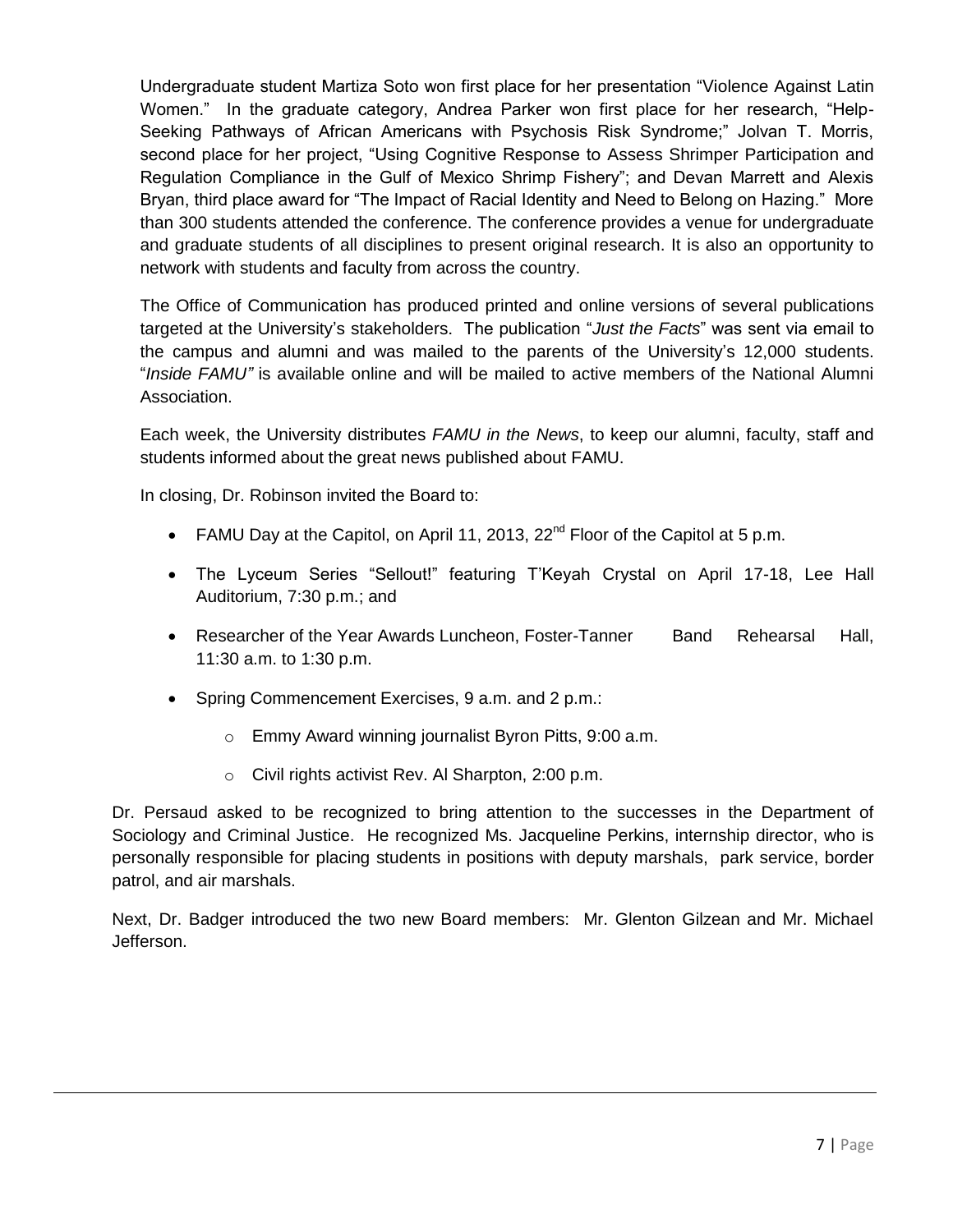# **VII. STANDING COMMITTEE REPORTS**

#### **Academic Affairs**

*Trustee Marjorie Turnbull, Chair*

Trustee Badger called on Trustee Turnbull to provide the Academic Affairs' Committee report. Trustee Turnbull indicated that the Academic Affairs Committee only had items.

> Trustee Turnbull informed that board that Dr. Valencia Matthews was introduced to the committee, as the new dean of the College of Social Sciences, Arts and Humanities. Next, she stated that Dr. Maurice Edington, SACS liaison gave a full report on SACS and what the University needs to do to meet them. The Committee was particularly interested in the matters that affected Academic Affairs. She stated that they will continue to monitor the progress through the summer and into the fall to ensure that the University is achieving the actions that it needs to take.

> Trustee Turnbull then stated that Dr. Pitter presented an update on the 2013 Academic Affairs goals. She reviewed the accreditation visits and the status of the visits. She said everything seems to be on schedule and in order. The committee heard an update on the eminent chairs and requested an update on distance education. The committee inquired about how the university was working with the effort that was passed by the legislature regarding the offering of a degree totally online.

> The Committee heard from College of Law Dean Leroy Pernell regarding data related to adjunct faculty teaching. He stated that most of the courses taught by adjuncts are practice skills courses, which is a common practice in law schools. FAMU ranked in the top 5 HBCU's for the production of African American lawyers. The College of Law continues to be in compliance with the ABA bar passage rate requirements, with over 82 percent of the graduates passing within the last five years.

> Then Dr. Patricia Green-Powell, interim dean of the College of Education and Dr. Patricia Hodge, Superintendent of the DRS provided information that the Board had requested in terms of DRS progress. They committee will continue to talk about school improvement initiatives and the types of research and university involvement that will be involved to make sure there is coordination between the College of Education and the DRS, so that there are clear directions toward improving the branding of the school.

> Trustee Turnbull stated that the Committee was not able to hear the presentations regarding the sabbaticals of Dr. Dhyana Ziegler and Dr. Mark Weatherspoon. They both provided information to the committee regarding their research.

> Finally, a copy of the current efforts of the Office of Technology Transfer, Licensing and Commercialization was provided to the committee.

#### **Budget and Finance Committee**

*Trustee Montgomery, Chair*

Chairman Badger recognized Trustee Montgomery to present an update on the Budget and Finance Committee. Trustee Montgomery stated that the Budget and Finance Committee had two action items and several information items to present.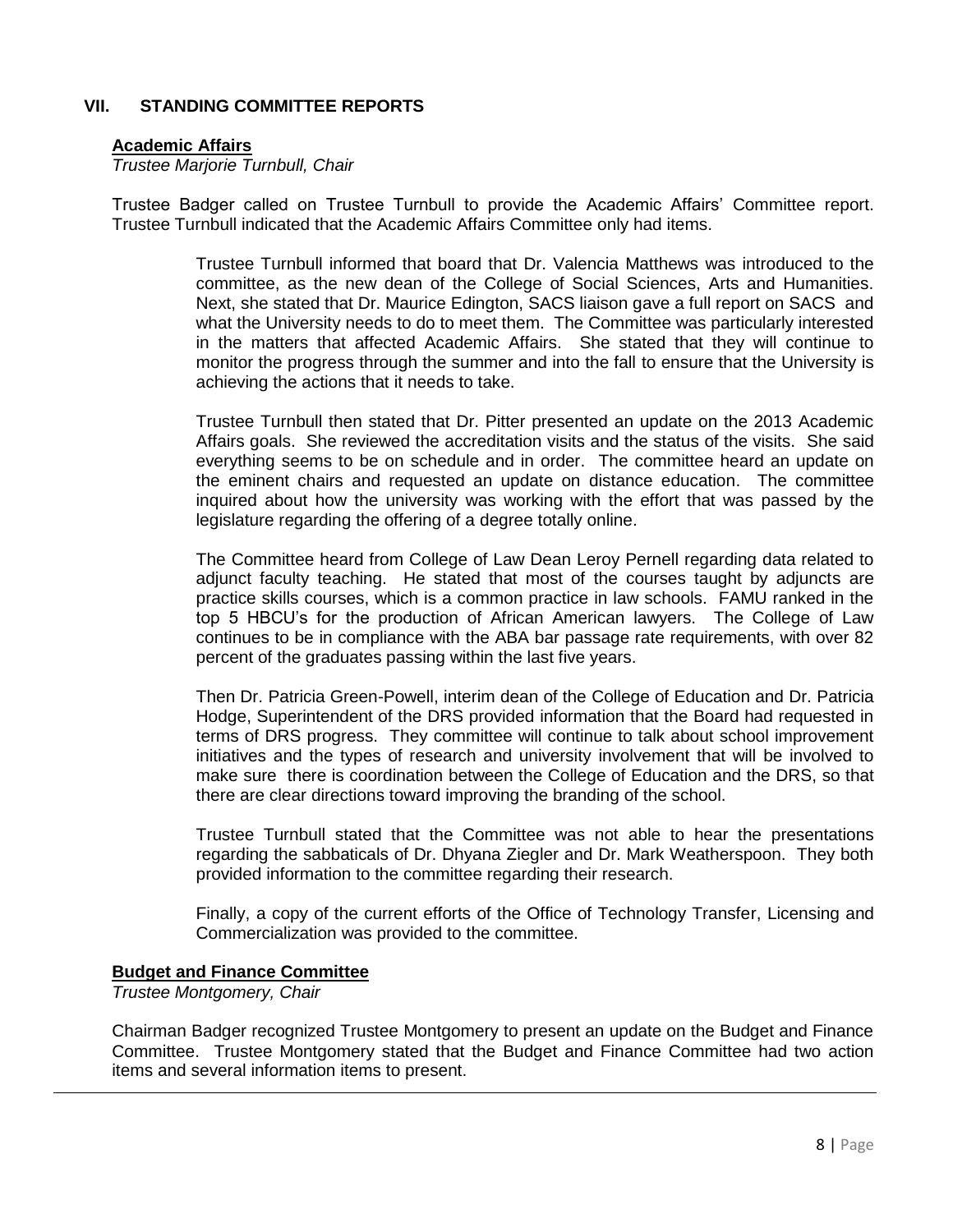The Committee heard a request for the University to implement a four-day work week schedule for the period beginning Friday, May 10, 2013 through Thursday, August 1, 2013. The employees will work four, 10-hour days per week.

## **Trustee Montgomery moved that the Board approve the four-day work week schedule. It was seconded by Trustee Jennings and the motion carried.**

Next, Trustee Montgomery reported that the Committee heard a request to amend BOT Policy #2005-04, Electronic Transfer of Funds.

# **Trustee Montgomery moved that the Board approve the amendment to the BOT Policy #2005-04, Electronic Transfer of Funds. It was seconded by Trustee Turnbull and the motion carried.**

A request to amend BOT Policy # 2006-04 (which deals with Purchasing Cards) was made to the Committee. However, this action item was tabled and staff was asked to provide additional information at the Budget Retreat in May.

As a follow up item, he said the Committee received information that the University was in good financial health and discussed the need for more frequent reports on the financial status of the University. The University staff was directed to present monthly reports on this matter.

The upcoming Budget Retreat which will be held on May 6-7 was also discussed. All Board members were encouraged to attend and were asked to provide topics they would like to see covered or questions they would like to have answered during the Retreat. The Retreat will include information and discussion on the operating and capital budgets. Board members are encouraged to submit their agenda topics and/questions to Board Liaison Attorney Linda Barge-Miles. The materials for this workshop will be made available at least ten (10) days before the retreat.

The Committee then heard information on the status of the Athletic Department's budget. The Department has been operating at a deficit for the last seven (7) years and it is estimated that for FY 2012-13, the cash deficit will increase by an amount in excess of \$2 million because of a reduction in enrollment and a drop in attendance for the football games. The deficit for this fiscal year will be absorbed by providing scholarships from investment earnings thus resulting in a balanced budget for FY 2012-13. The Committee also heard of the Athletics Department's intent to have a balanced budget in FY 2013-14. Committee members encouraged staff to continue their efforts in this direction. The Athletic Department also shared the status of its progress in addressing the audit findings and SACS issues.

With regard to Governmental Relations, several Committee members raised concerns about the manner in which the Governmental Relations Department conducts business and asked the President to look into the matter and report back to the Board.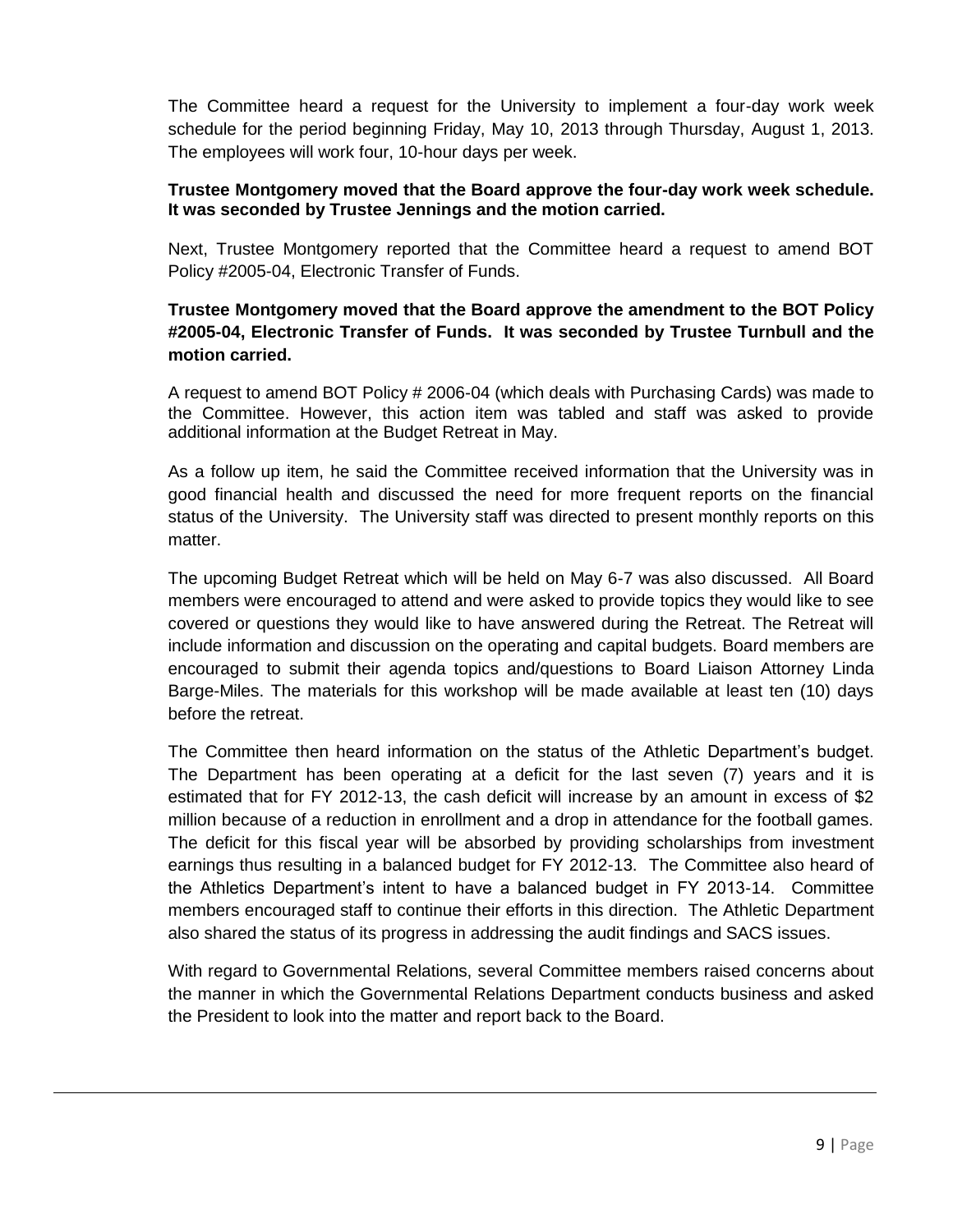Finally, the Committee heard information on the two (2) upcoming contracts over \$100,000 that are currently in various stages of development and the two (2) contracts over \$100,000 that have been executed since the last board meeting.

In further discussions regarding governmental relations, Trustee Turnbull requested that the Board receive a side-by-side comparison of the House and Senate appropriation bills. She also requested that the Board receive the names of the individuals appointed to the conference committee and a statement of FAMU's position on key issues that are impacting the University. Dr. Robinson stated that the Board will receive the information electronically within the next few days.

Trustee Montgomery asked the University's Governmental Affairs Director, Tola Thompson to address the Board. Mr. Thompson stated that one of the University's priority issues, Crestview, is currently included in the Senate bill, but not the House bill. The return of the 300 million to the SUS is included in both budgets. There is 4 million in the House budget for Pharmacy Phase II. The University had requested 10 million. There is no money in the budget for engineering.

Trustee Alston asked if there was an organized outreach or draft email that alumni can send to their legislators. Trustee Montgomery asked that the Board be provided timely updates from Governmental Affairs. He and Trustee Gilzean reiterated that the Board is interested in helping and wanted to know if Mr. Thompson was receiving adequate resources. Mr. Thompson indicated that he did not have adequate resources.

## **DSO Committee**

 *Trustee Belinda Reed Shannon, Chair*

Chairman Badger asked Trustee Shannon to provide an update on the matters discussed during the DSO Committee meeting. Trustee Shannon stated the Committee had several items for information.

First, the Associate Vice President of University Advancement, Mrs. Shirley Range, and staff provided the Committee with an update on several items within the division of University Advancement. These include:

The Office of Alumni Affairs Executive Director, Carmen Cummings Martin, presented a summary of alumni activities from February to May 2013. The presentation included the following upcoming events:

- April 11<sup>th</sup>, 5-6:30PM, the FAMU NAA will be hosting FAMU Day at the Capitol, with an evening reception on the 22<sup>nd</sup> Floor:
- May  $2^{nd} 4^{th}$ , Weekend of Rededication celebrating the Golden Anniversary Class of '63. Board of Trustees (BOT) Chairman Solomon Badger and the  $7<sup>th</sup>$ FAMU President, Dr. Walter Smith, are among the Golden classmates who will be saluted that weekend; and
- May  $16^{th}$ -18<sup>th</sup>, the FAMU NAA Conference will be held in Fort Lauderdale, Florida.

FAMU Rattler Boosters Director, Mr. Mickey Clayton, shared an update on Booster membership and contributions to Athletics with the Committee. The average number of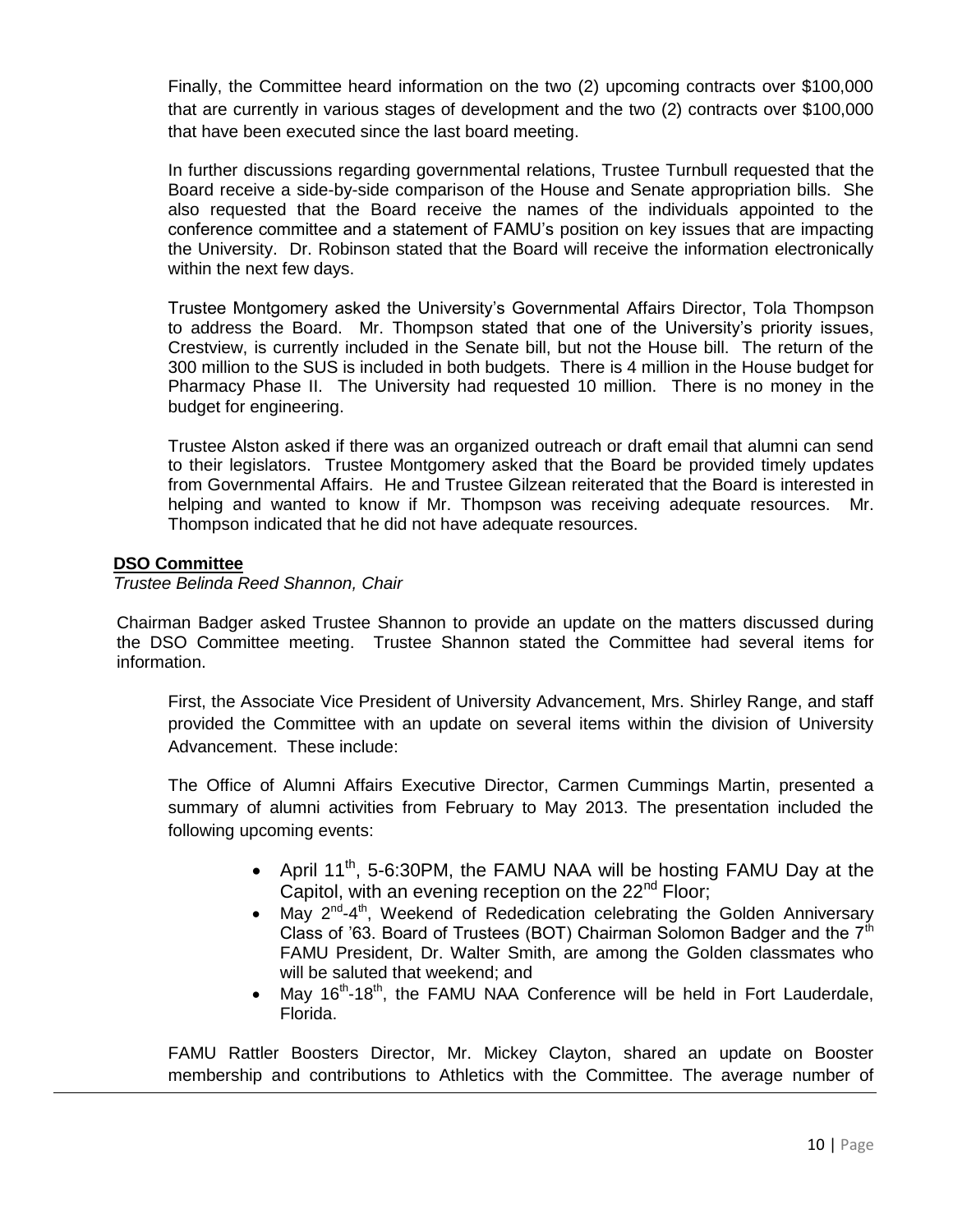current Boosters is down slightly, but contributions are running ahead. The Boosters contributed \$197,700 to Athletics, up from the \$150,000 from the previous year.

The Foundation Director of Investments, Mr. Michael Brown, provided a comparison of investment returns for the period ending September 30, 2012, in terms of composite benchmark and investment goal. He also presented a comparison of investment returns for the calendar year-to-date to prior years.

The FAMU Foundation is currently in the process of filling four vacancies, and is preparing for the Foundation Spring 2013 Board of Directors meeting April 17-19. The Foundation Building Open House is on April 18<sup>th</sup>. Staff is potential tenants regarding occupying space in the building. A copy of the 2011 Annual Report of the FAMU Foundation was presented.

The Committee was presented overarching strategies to increase fundraising outcomes; efforts to increase fundraising capacity; notable developments; the current status of giving by University Trustees, FAMU Foundation Directors, and FAMU alumni; and a plan to enhance corporate sponsorships of athletic programs. As of March 22, 2013, the third quarter for this fiscal year, the Division has raised \$2.54M or 56% of the third quarter goal and 48% of the assigned \$5.5M fundraising goal. A year-to-date comparison of FY 2011-12 and FY 2012-13 revealed the Division is 4% behind fundraising performance last year this time.

An update on anti-hazing and the university marketing campaign was presented by Interim President Dr. Larry Robinson and his team. The administration's Internal Crisis Management Team has been working to implement new procedures that were outlined in the Updated FAMU Anti-Hazing Plan. Sixteen allegations of hazing complaints were received through the university's website. The university is completing its procurement process to hire a firm for repositioning the university through an advertising and marketing campaign. Intent to hire the Edelman firm has been posted; if no protest is filed, the firm will be hired.

#### **Audit Committee**

#### *Trustee Karl White, Chair*

Chairman Badger called on Trustee Torey Alston to present the Audit Committee report. Trustee Alston indicated that the Audit Committee had one action item.

Trustee Alston stated that Committee Chairman Karl White provided an update on the Amended Audit Plan. He explained that the plan needed to be revised to delete the audit on student activity fees and to include audits on the Life Gets Better Program and the Voyager Card program.

**Trustee Alston moved that the Board of Trustees approve the amended audit plan which deletes the audit on student activity fees and includes audits on the Life Gets Better program and the Voyager Card program. It was seconded by Trustee Jennings and the motion carried.** 

Trustee Alston stated that Trustee White then asked the Committee to review the informational items and asked if there were any questions. Trustee Alston inquired about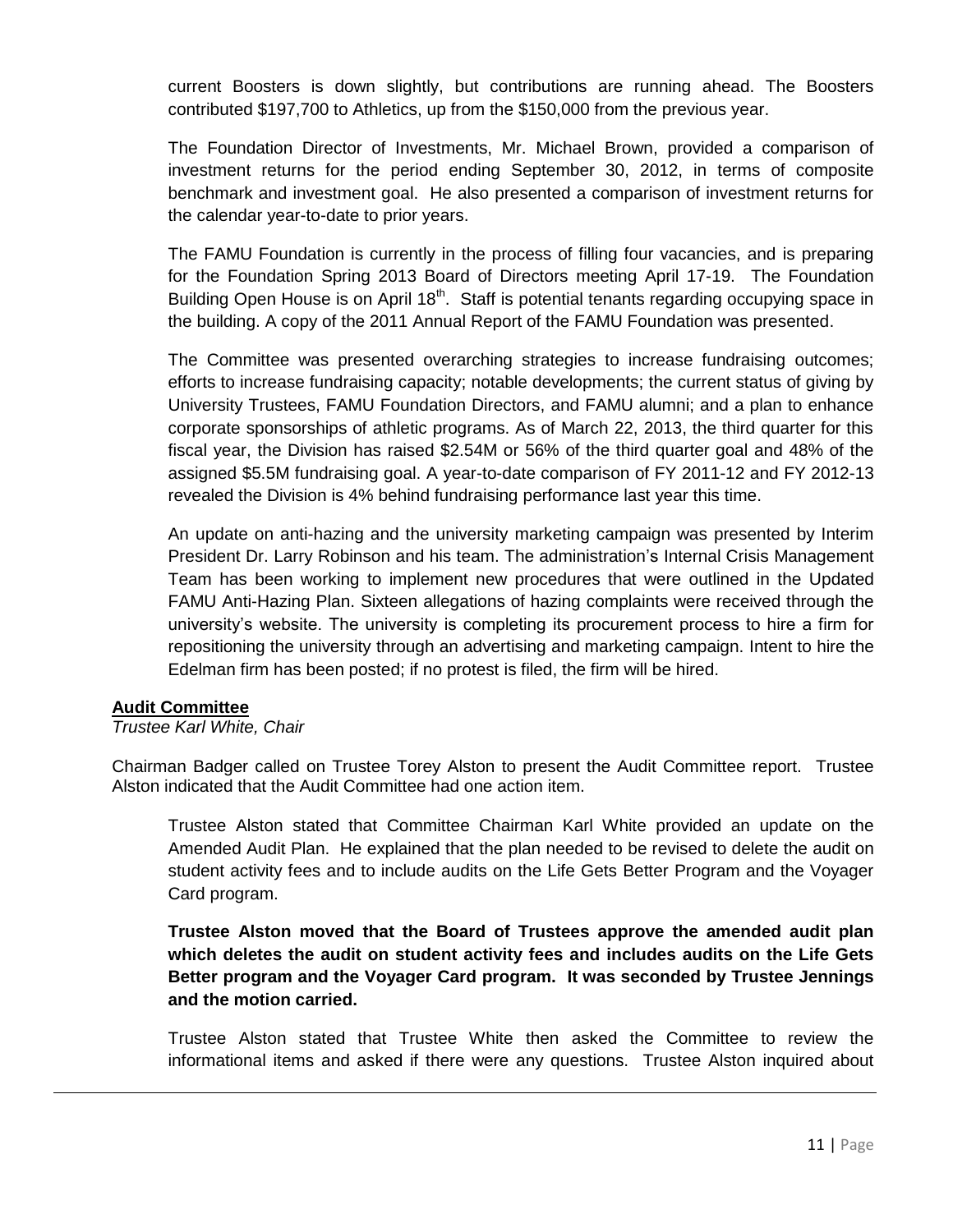how the Board would be provided verification that the audit issues from the operational audit and the federal audit had been addressed. Dr. Robinson explained that there will be a process regarding the verification of actions taken in regards to the operational audit and the federal audit. Each affected unit will be required to provide documentation which proves that the audit issue had been properly addressed. That documentation will be attached to the corrective action spreadsheet and provided to the Board.

## **Facilities Planning Committee**

## *Trustee Spurgeon McWilliams, Chair*

Chairman Badger called on Trustee McWilliams to present the report of the Facilities Planning Committee. Trustee McWilliams stated that the Facilities Planning Committee had one action item and several information items on the status of the construction projects.

Trustee McWilliams recalled that the Facilities Planning Committee heard a presentation by Mr. Kendall Jones, Interim Associate Vice President for Construction and Facilities Management, regarding the approval of a University Energy Policy. He indicated that the Energy Policy will promote the University's commitment to energy efficiency and conservation and will benefit students, faculty, staff, the campus community, and the environment. The Construction and Facilities Management Office will have primary responsibility for the planning and implementation of the Policy.

Highlights from the policy include:

- The establishment of pre-set building temperatures:
- Provision for the purchase of superior energy efficiency equipment;
- Guidelines for powering down equipment;
- Encouragement to use the statutorily authorized Guaranteed Energy Savings Program;
- Making sustainability a high priority in design standards for new construction and renovations;
- The development and implementation of a University Recycling Program; and
- The establishment of sustainability responsibilities for the Campus Community.

# **Trustee McWilliams moved that the FAMU Board of Trustees approve the University's Energy Policy. The motion was seconded by Trustee Alston and the motion carried.**

Finally, Trustee McWilliams indicated that the Facilities Planning Committee was provided an update on eight construction projects.

### **Trustee-Student Affairs Committee**

*Trustee Torey Alston, Chair*

Chairman Badger recognized Trustee Alston and asked him to present an update on the Trustee-Student Affairs Committee meeting.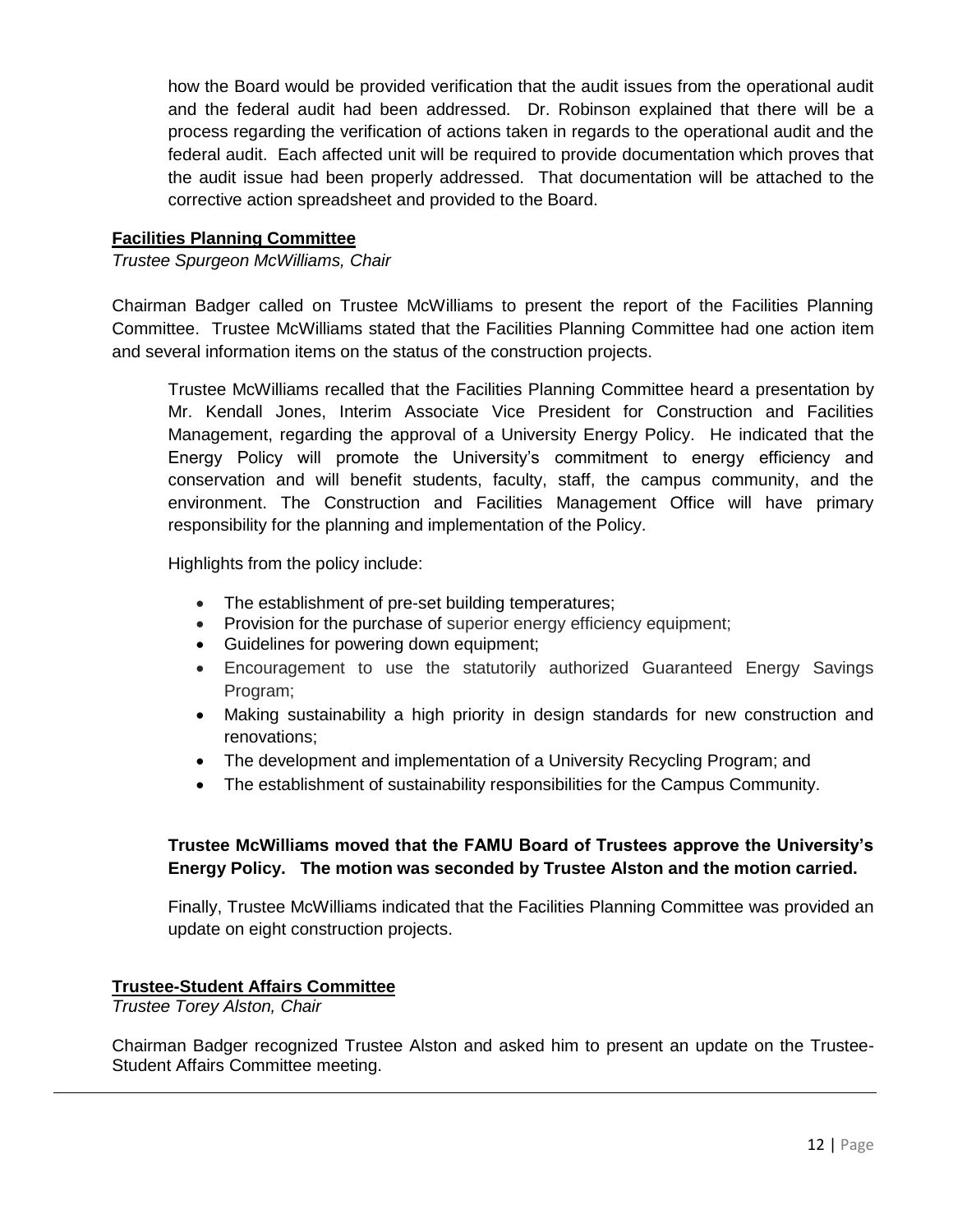First, Trustee Torey Alston stated that the Committee welcomed Trustee Michael Jefferson, SGA President, to the Student Affairs Committee. He then indicated that the Committee had two action items and several informational items to report.

The Committee was asked to recommend approval of the amended housing regulation 2.001. The amended regulation provides eligibility requirements for students to reside in University owned or leased residential facilities; states the On-Campus Residency Requirement for freshmen, sophomores, full scholarship recipients, Freshmen Study Program participants, and athletes; and provides exceptions to the On-Campus Residency Requirement.

# **Trustee Alston moved that the Board approve the amendments to Housing Regulation 2.001. The motion was seconded by Trustee Turnbull and the motion carried.**

Trustee Alston stated that Trustee Jefferson gave a brief update on the Student Government Association and noted that Dr. Robinson recognized the newly elected SGA Officers. He noted that Trustee Jefferson congratulated new initiates of the National Pan-Hellenic Council who celebrated probate shows March 29-30, 2013 and also congratulated graduating seniors in the SGA.

Next, Trustee Alston stated that Ms. Antoniea Roe gave a brief explanation of the University's Judicial Affairs process, the Student Code of Conduct process and the penalties for students. After a discussion, it was requested that a 'Process Flow Estimated Timeline' be prepared and presented at the next Board meeting.

Trustee Alston reported that Vice President Hudson gave the Committee an overall update of Student Affairs:

As of April 5, 2013 the University had admitted 1537 FTIC students compared to 1720 from last year. The University has admitted 73 Florida Community College Transfers (80 previous year), and 56 other transfers compared to 106 by April 5, 2012. FAMU has received 4 commitments from National Achievement Scholars for fall 2013.

FAMU is collaborating with the U.S. Department of Education regarding Financial Aid.

The LGBTQ FACT Finding Committee met in February and in March, 2013. Upcoming meetings are scheduled for April 18 and May 9.

The Office of Communications developed posters urging students to think critically about appropriate dress. Student groups have been involved in spreading the message concerning appropriate clothing in and outside of the classroom.

Several Student Activities staff members will attend professional development conferences to review best practices nationally pertaining to anti-hazing.